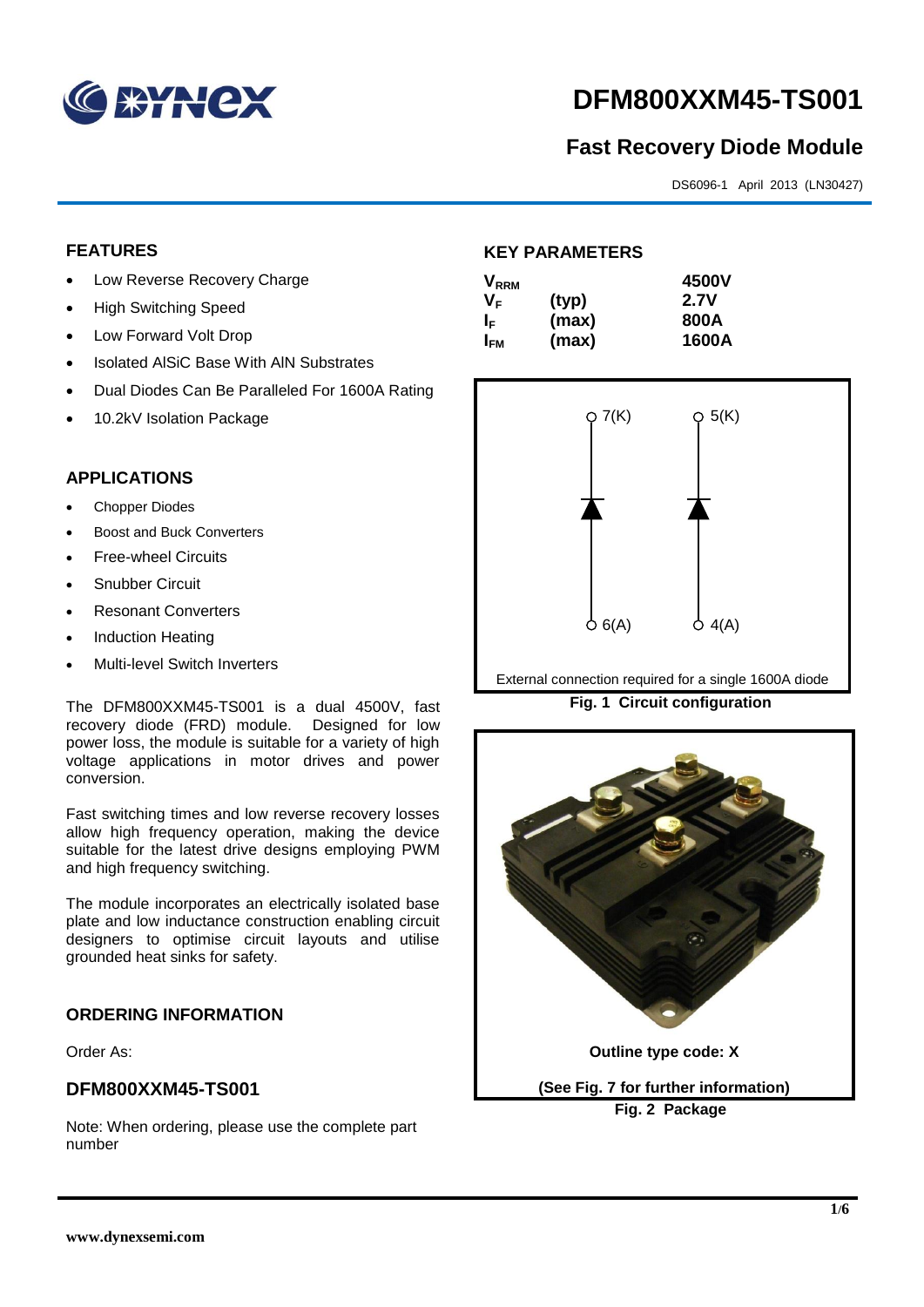### **ABSOLUTE MAXIMUM RATINGS**

Stresses above those listed under 'Absolute Maximum Ratings' may cause permanent damage to the device. In extreme conditions, as with all semiconductors, this may include potentially hazardous rupture of the package. Appropriate safety precautions should always be followed. Exposure to Absolute Maximum Ratings may affect device reliability.

#### **Tcase = 25°C unless stated otherwise**

| Symbol                 | <b>Parameter</b>                | <b>Test Conditions</b>                                                     | Max. | <b>Units</b> |
|------------------------|---------------------------------|----------------------------------------------------------------------------|------|--------------|
| <b>V<sub>RRM</sub></b> | Repetitive peak reverse voltage | $T_i = 125$ °C                                                             | 4500 | V            |
| ΙF                     | Forward current (per arm)       | DC, $T_{\text{case}} = 70^{\circ}$ C                                       | 800  | A            |
| $I_{FM}$               | Max. forward current            | $T_{\text{case}} = 115^{\circ}C$ , $t_p = 1ms$                             | 1600 | A            |
| $I^2t$                 | $I2t$ value fuse current rating | $V_R = 0$ , $t_p = 10$ ms, $T_i = 125$ °C                                  | 300  | $kA^2s$      |
| $P_{max}$              | Max. power dissipation          | $T_{\text{case}} = 25^{\circ}\text{C}, T_{\text{i}} = 125^{\circ}\text{C}$ | 4160 | W            |
| V <sub>isol</sub>      | Isolation voltage - per module  | Commoned terminals to base plate.<br>AC RMS, 1 min, 50Hz                   | 10.2 | kV           |
| $Q_{PD}$               | Partial discharge - per module  | IEC1287, $V_1$ = 6900V, $V_2$ = 5100V, 50Hz RMS                            | 10   | рC           |

#### **THERMAL AND MECHANICAL RATINGS**

| Internal insulation material:     | AIN              |
|-----------------------------------|------------------|
| Baseplate material:               | <b>AISiC</b>     |
| Creepage distance:                | 56 <sub>mm</sub> |
| Clearance:                        | 26 <sub>mm</sub> |
| CTI (Comparative Tracking Index): | > 600            |

| Symbol                     | <b>Parameter</b>                                      | <b>Test Conditions</b>                        | Min   | Typ. | Max | <b>Units</b> |
|----------------------------|-------------------------------------------------------|-----------------------------------------------|-------|------|-----|--------------|
| $R_{th(i-c)}$              | Thermal resistance (per arm)                          | Continuous dissipation -<br>junction to case  | -     |      | 24  | °C/kW        |
| $R_{th(c-h)}$              | Thermal resistance -<br>case to heatsink (per module) | Mounting torque 5Nm<br>(with mounting grease) |       |      | 8   | °C/kW        |
| $T_i$                      | Junction temperature                                  |                                               | $-40$ |      | 125 | $^{\circ}C$  |
| ${\mathsf T}_{\text{stg}}$ | Storage temperature range                             |                                               | $-40$ |      | 125 | $^{\circ}C$  |
|                            |                                                       | Mounting - M6                                 | ٠     |      | 5   | <b>Nm</b>    |
|                            | <b>Screw Torque</b>                                   | Electrical connections - M8                   | -     | -    | 10  | Nm           |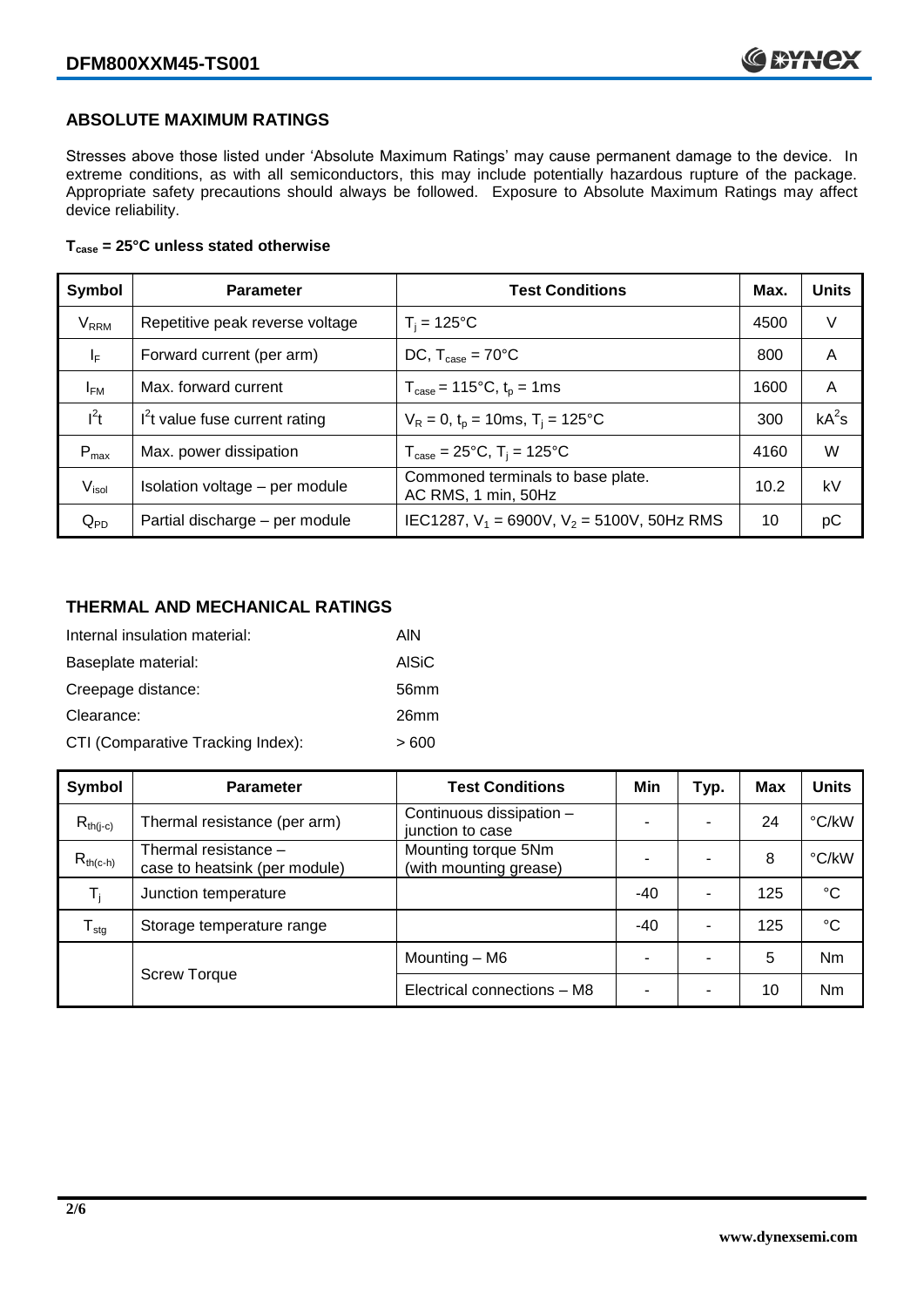# **STATIC ELECTRICAL CHARACTERISTICS – PER ARM**

**Tcase = 25°C unless stated otherwise.**

| Symbol       | <b>Parameter</b>     | <b>Test Conditions</b>                 | Min | Typ | <b>Max</b> | <b>Units</b> |
|--------------|----------------------|----------------------------------------|-----|-----|------------|--------------|
| $I_{\rm RM}$ | Peak reverse current | $V_R = 4500V$ , T <sub>i</sub> = 125°C |     |     | 60         | mA           |
| $V_F$        | Forward voltage      | $I_F = 800A$                           |     | 2.7 |            | V            |
|              |                      | $I_F = 800A$ , $T_i = 125^{\circ}C$    |     | 2.9 |            |              |
| Lм           | Inductance           | $\blacksquare$                         |     | 40  |            | nH           |

# **DYNAMIC ELECTRICAL CHARACTERISTICS – PER ARM**

#### **Tcase = 25°C unless stated otherwise (when used with DIM800XSM45-T001)**

| Symbol          | <b>Parameter</b>              | <b>Test Conditions</b> | Min | Typ. | Max | Units |
|-----------------|-------------------------------|------------------------|-----|------|-----|-------|
| $Q_{rr}$        | Reverse recovery charge       | $I_F = 800A$           |     | 860  |     | μC    |
| 1 <sub>rr</sub> | Peak reverse recovery current | $V_R = 2800V$          |     | 650  |     | Α     |
| $E_{rec}$       | Reverse recovery energy       | $dl_F/dt = 2000/\mu s$ |     | 1480 |     | mJ    |

#### **Tcase = 125°C unless stated otherwise (when used with DIM800XSM45-T001)**

| Symbol                     | <b>Parameter</b>              | <b>Test Conditions</b>  | Min | Typ. | Max | <b>Units</b> |
|----------------------------|-------------------------------|-------------------------|-----|------|-----|--------------|
| $\mathsf{Q}_{\mathsf{rr}}$ | Reverse recovery charge       | $I_F = 800A$            |     | 1500 |     | μC           |
| - Irr                      | Peak reverse recovery current | $V_R = 2800V$           |     | 730  |     | Α            |
| $E_{rec}$                  | Reverse recovery energy       | $dl_F/dt = 2000A/\mu s$ |     | 3650 |     | mJ           |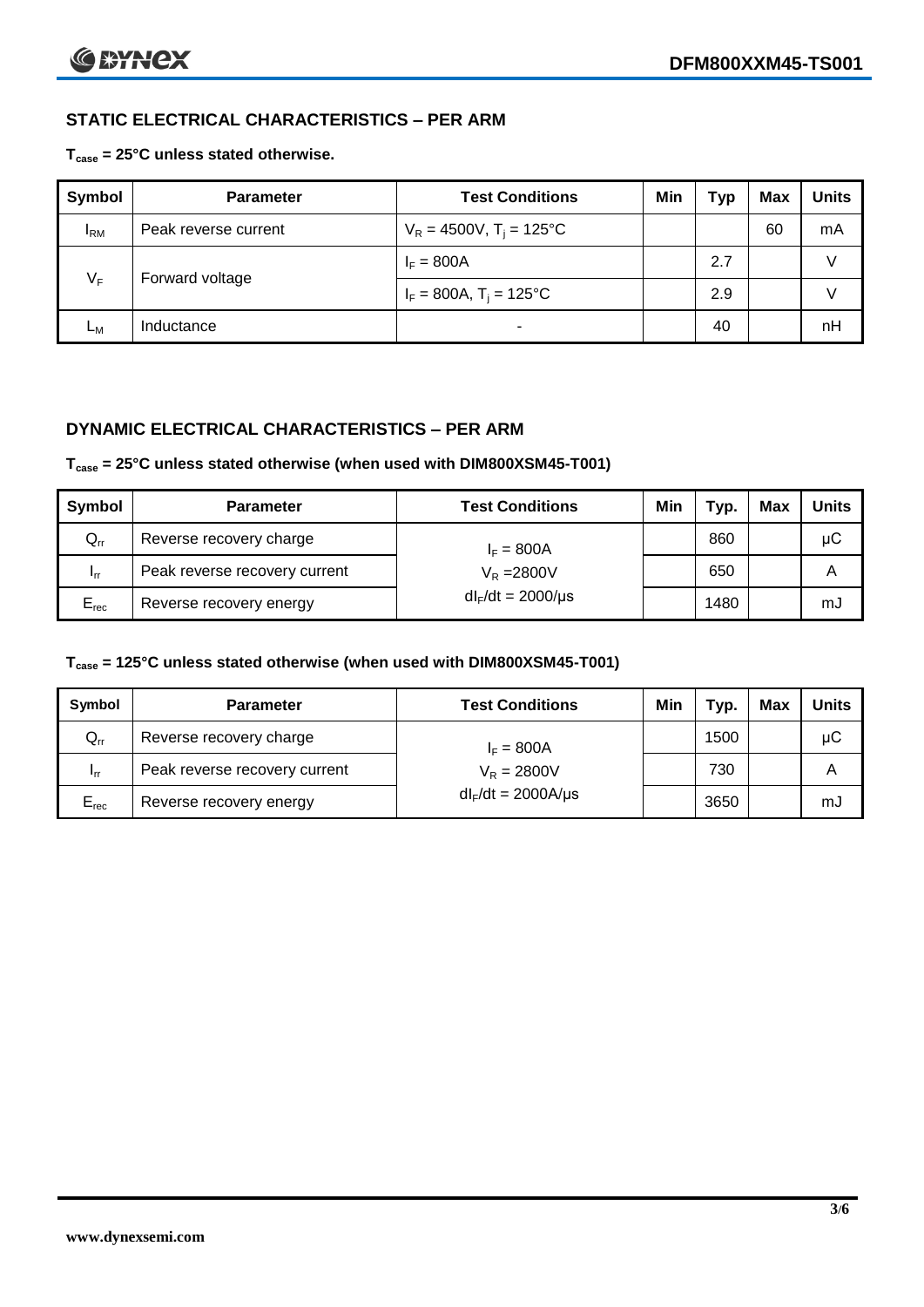



**C BYNCX**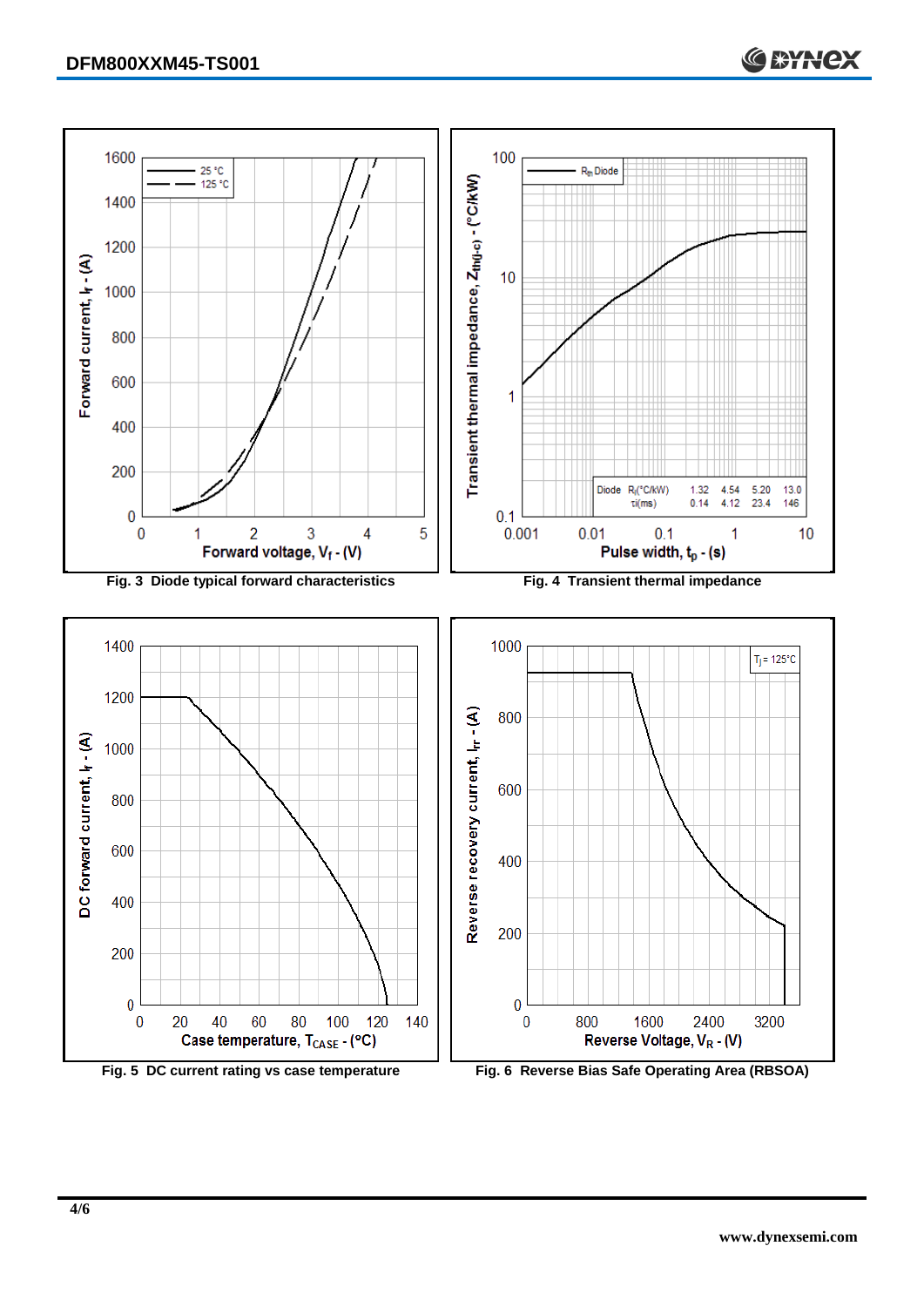

#### **PACKAGE DETAILS**

For further package information, please visit our website or contact Customer Services. All dimensions in mm, unless stated otherwise. **DO NOT SCALE.**